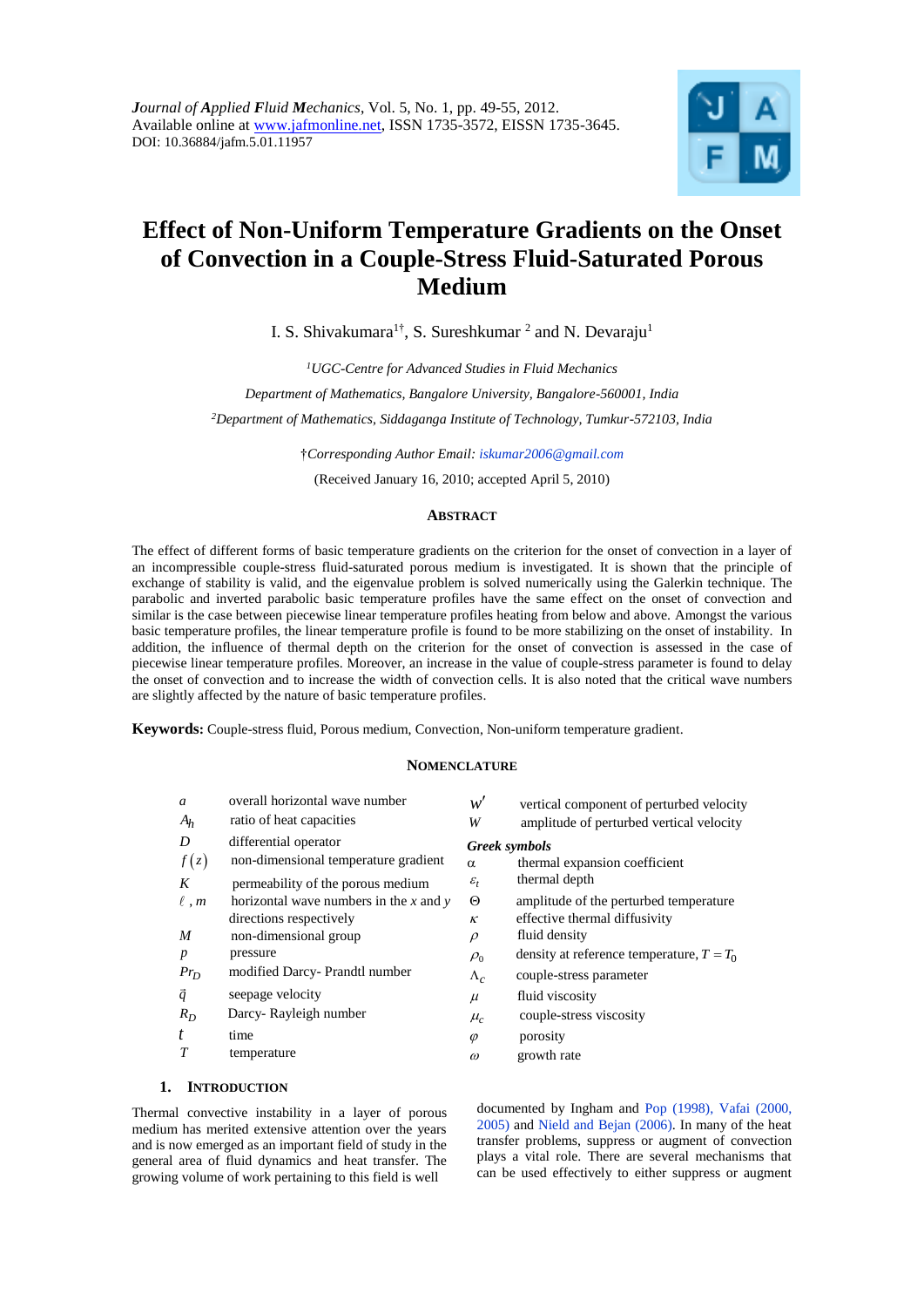convectCion namely, by applying a magnetic/electric field externally or by Coriolis force due to rotation or by maintaining non-uniform temperature gradient across the porous layer. A non-uniform temperature gradient can arise in various ways, notably by (i) transient heating or cooling at a boundary, (ii) volumetric distribution of heat sources, (iii) radiative heat transfer, (iv) thermal modulation, and (v) vertical throughflow. A large cross section of the fundamental research carried out on these topics has been covered extensively in Nield and Bejan (2006).

Although several studies have been undertaken in the past to understand convective instability using nonuniform basic temperature gradients, all the investigations have been limited to Newtonian fluidsaturated porous media. Nevertheless, the growing importance of non-Newtonian fluids in modern technology has attracted researchers for the consideration of such fluids in the investigation of convective instability problems because the traditional Newtonian fluids cannot precisely describe the characteristics of the fluid flow encountered in many practical problems such as the extrusion of polymer fluids, solidification of liquid crystals, cooling of metallic plates in a bath, exotic lubricants and colloidal fluids to mention a few. These fluids deform and produce a spin field due to the microrotation of suspended particles forming a micropolar fluid. The theory of micropolar fluids was developed by Eringen (1966) which takes care of local effects arising from the microstructure and as well as the intrinsic motions of microfluidics. The spin field due to microrotation of freely suspended particles sets-up an antisymetric stress, known as couple stress, and thus forming couple stress fluid. Thus couple-stress fluid, according to Eringen (1966), is a particular case of micropolar fluid when microrotation balances with the natural vorticity of fluid. The couple-stress fluid has distinct features, such as polar effects and whose microstructure is mechanically significant. The constitutive equations for couple-stress fluids are given by Stokes (1966). The theory proposed by Stokes is the simplest one for micro-fluids, which allows polar effects such as the presence of couple-stress, body couple, and nonsymmetric tensors.

Based on this formulation, convective instability in either a couple-stress fluid layer or in a couple-stress fluid-saturated porous layer heated from below has been investigated in the recent past. Sharma and Thakur (2000) have investigated thermal instability of an electrically conducting couple-stress fluid-saturated porous layer in the presence of a uniform magnetic field. They have reported that the couple-stress delays the onset of stationary convection. A layer of couplestress fluid saturating a porous medium heated from below in the presence of rotation has been studied by Sharma *et al.* (2000) and condition for the onset of convection is obtained. Sunil *et al.* (2002) have investigated the effect of magnetic field and rotation on a layer of couple-stress fluid heated from below in a porous medium, while Sunil *et al.* (2004) have considered the effect of suspended particles in a couplestress fluid layer heated and soluted from below in a porous medium. The linear and non-linear double

diffusive convection with Soret effect in couple-stress liquids has been considered by Malashetty *et al.* (2006). Gaikwad et al. (2007) have studied linear and nonlinear double diffusive convection with Soret and Dufour effects in couple-stress liquids. Recently, Malashetty *et al.* (2009) have studied convective instability in a layer of couple-stress fluid-saturated porous medium heated from below using a thermal nonequilibrium model.

All these previous investigators have considered the effect of only uniform temperature gradient on the onset of convection in a couple-stress fluid-saturated porous medium. Nevertheless, the effect of non-uniform basic temperature gradients concerning this problem has not been given any attention in the literature despite its importance in understanding convective instability encountered in many scientific and technological problems. The novelty of the present work is to understand which basic temperature profile leads to the least critical Darcy-Rayleigh number. The answer is not trivial and it is not answered even in the case of Newtonian fluids for isothermal boundaries and the available results are restricted to only insulating boundaries since this case is amenable for analytical treatment (Shivakumara 2009). The intent of the present study is, therefore, to analyze the influence of different forms of nonuniform basic temperature profiles, namely (i) linear temperature profile, (ii) parabolic temperature profile, (iii) inverted parabolic temperature profile, (iv) piecewise linear temperature profile heating from below and (v) piecewise linear temperature profile cooling from above and make clear their effects on the onset of convection in a couple-stress fluid-saturated isotropic porous medium for isothermal boundaries.

To achieve the above objectives, the paper is organized as follows. The mathematical formulation is given in section 2 and it is shown that the principle of exchange of stabilities is valid irrespective of the form of basic temperature profile. The method of solution to solve the eigenvalue problem is discussed in section 3. The results are discussed in section 4 and conclusions drawn are presented in section 5.



# **2. MATHEMATICAL FORMULATION**

We consider an infinite horizontal layer of an incompressible couple-stress fluid-saturated porous medium heated from below, where the vertical distance between the top and bottom boundaries is *d* and a fixed temperature difference  $\Delta T$  is maintained across the porous layer(see Fig.1). A Cartesian coordinate system (*x, y, z*) is used with the origin at the bottom of the porous layer and the z-axis vertically upward in the gravitational field.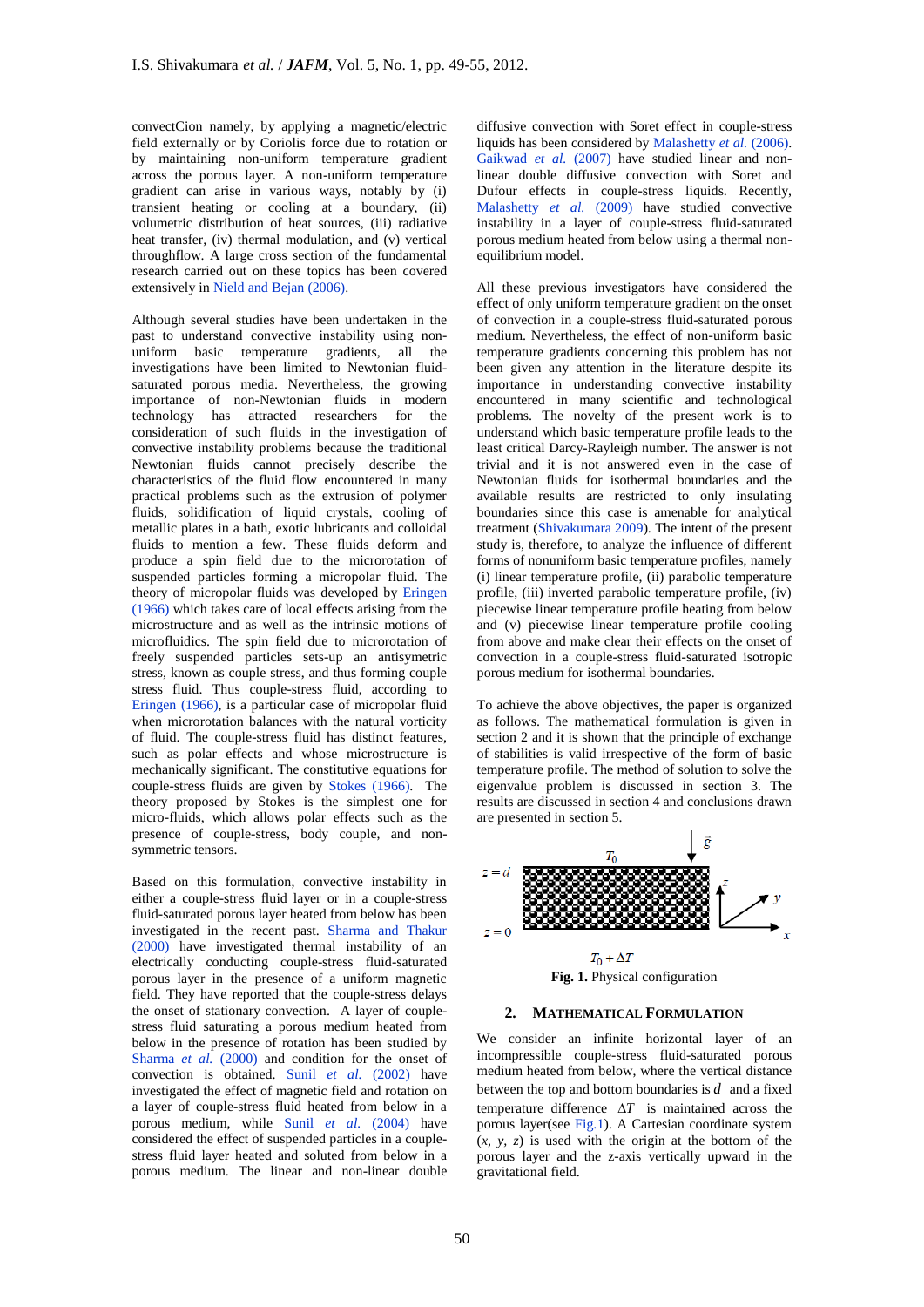Under the Boussinesq approximation, the equation of continuity and the equation of state are, respectively

$$
\nabla \cdot \vec{q} = 0 \tag{1}
$$

$$
\rho = \rho_0 \left\{ 1 - \alpha (T - T_0) \right\}.
$$
\n(2)

The equation of motion of an incompressible couplestress fluid saturating a porous medium, following Malashetty *et al.* (2009), is given by

$$
\frac{1}{\varphi} \frac{\partial \vec{q}}{\partial t} = -\frac{1}{\rho_0} \nabla p + \frac{\rho}{\rho_0} \vec{g} - \frac{1}{\rho_0 K} \left( \mu - \mu_c \nabla^2 \right) \vec{q}
$$
\n(3)

The time derivative term is taken into consideration in Eq. (3) in order to look into the possibility of oscillatory convection. When  $\mu_c = 0$ , Eq. (3) reduces to the usual modified Darcy equation which describes the flow of a Newtonian fluid saturating a porous medium and note that the presence of couple-stress is to alter the viscosity of the fluid.

The temperature equation is given by

$$
A_h \frac{\partial T}{\partial t} + (\vec{q}.\nabla)T = \kappa \nabla^2 T \tag{4}
$$

Since the non-uniform basic temperature profile finds its origin in transient heating or cooling at a boundary, the temperature distribution in the basic state usually depends explicitly on position and time. Thus, the quiescent basic state is described by

$$
\vec{q}_b = 0, \ p = p_b(z, t), \ \frac{\partial T_b}{\partial t} = \kappa \frac{\partial^2 T_b}{\partial z^2}
$$
 (5a)

where the subscript *b* denotes the basic state. As propounded by Nield (1975), it is also not our intention to treat here the full problem of temperature profiles depending explicitly on time. Instead, we introduce a simplification in the form of a quasi-static approximation which consists of freezing the basic temperature distribution  $T_b(z,t)$  at a given instant of time. This simplification is justified so long as the disturbances are growing faster than the basic profile is evolving (Nield and Bejan 2006). Under the circumstances, the basic state temperature distribution admits a solution of the form

$$
-\frac{d}{\Delta T}\frac{dT_b}{dz} = f(z)
$$
 (5b)

where  $f(z)$  is a non-dimensional basic temperature gradient satisfies the condition

$$
\int_{0}^{1} f(z)dz = 1.
$$
\n(6)

To study the stability of the basic state, we superimpose infinitesimally small perturbations  $(q \circ p \circ q \circ r \circ q)$  on the basic state in the form

$$
\vec{q} = \vec{q}', \ \ p = p_b + p', \ T = T_b + \theta', \ \rho = \rho_b + \rho' \ . \tag{7}
$$

Following the standard linear stability analysis procedure, non-dimensionalizing the quantities by scaling  $(x, y, z)$  by *d*, *t* by  $d^2\varphi/\kappa$ ,  $w'$  by  $\kappa/d$ ,  $\theta'$  by  $\Delta T$ , and employing the normal mode analysis procedure in the form

$$
(w', \theta') = (W, \Theta)(z) \exp[i(\ell x + my) + \omega t]
$$
 (8)

we obtain the stability equations in the form

$$
\left[\frac{\omega}{Pr_D} + 1 - \Lambda_c \left(D^2 - a^2\right)\right] \left(D^2 - a^2\right) W = -R_D a^2 \Theta \quad (9)
$$
  

$$
\left[M\omega - \left(D^2 - a^2\right)\right] \Theta = f(z)W \quad (10)
$$

In the above equations,  $D = d/dz$  is the differential operator,  $a = \sqrt{l^2 + m^2}$  is the overall horizontal wave number,  $\Lambda_c = \mu_c / \mu d^2$  is the couple-stress parameter,  $R_D = \alpha g \Delta T d K / v \kappa$  is the Darcy- Rayleigh number,  $Pr_D = \frac{v\phi^2 d^2}{K\kappa}$  is the modified Darcy- Prandtl number, and  $M = A_h / \varphi$  is a non-dimensional group.

The boundaries of the porous layer are assumed to be impermeable with vanishing couple-stress and perfect conductors of heat. Accordingly, the boundary conditions are

$$
W = D2W = \Theta = 0 \t at z = 0,1.
$$
 (11)

To prove the validity of principle of exchange of stability, the moment approach is used which does not suffer from the ambiguities of satisfying some of the higher boundary conditions (Khalili *et al.* 2002). To derive the moment equation, we multiply Eq.  $(9)$  by  $W^m$  and Eq. (10) by  $\Theta^m$ , where *m* is a non-negative integer, and then integrate from  $z = 0$  to 1. Many terms are integrated by parts and simplified using the

boundary conditions, to get  
\n
$$
\left(\frac{\omega}{p_{T_D}} + 1\right) < DW^m DW + a^2 W^m W > + \Lambda_c < D^2 W^m D^2 W > + < -2a^2 DW^m DW + a^4 W^m W > = R_D a^2 < W^m \Theta > (12)
$$
\n
$$
\left(M\omega + a^2\right) < \Theta^m \Theta > + < D\Theta^m D\Theta > = < f(z)\Theta^m W > (13)
$$

Here *m*=0 gives the moment equation and *m*=1 gives the energy equation. For  $m=0$ , Eq.  $(12)$  and Eq.  $(13)$ , respectively reduce to

$$
\left[\frac{\omega}{Pr_D} + 1 + \Lambda_c a^2\right] < W > = R_D < \Theta > \tag{14}
$$

$$
\left(M\omega + a^2\right) < \Theta > = < f(z)W > .\tag{15}
$$

Eliminating  $\langle \Theta \rangle$  from Eq. (14) by using Eq. (15) and rearranging the terms, we obtain

$$
\frac{M}{P r_D} \omega^2 + \left\{ M \left( 1 + \Lambda_c a^2 \right) + \frac{a^2}{P r_D} \right\} \omega + \left( 1 + \Lambda_c a^2 \right) a^2
$$
\n
$$
-R_D \frac{}{}\n= 0
$$
\n(16)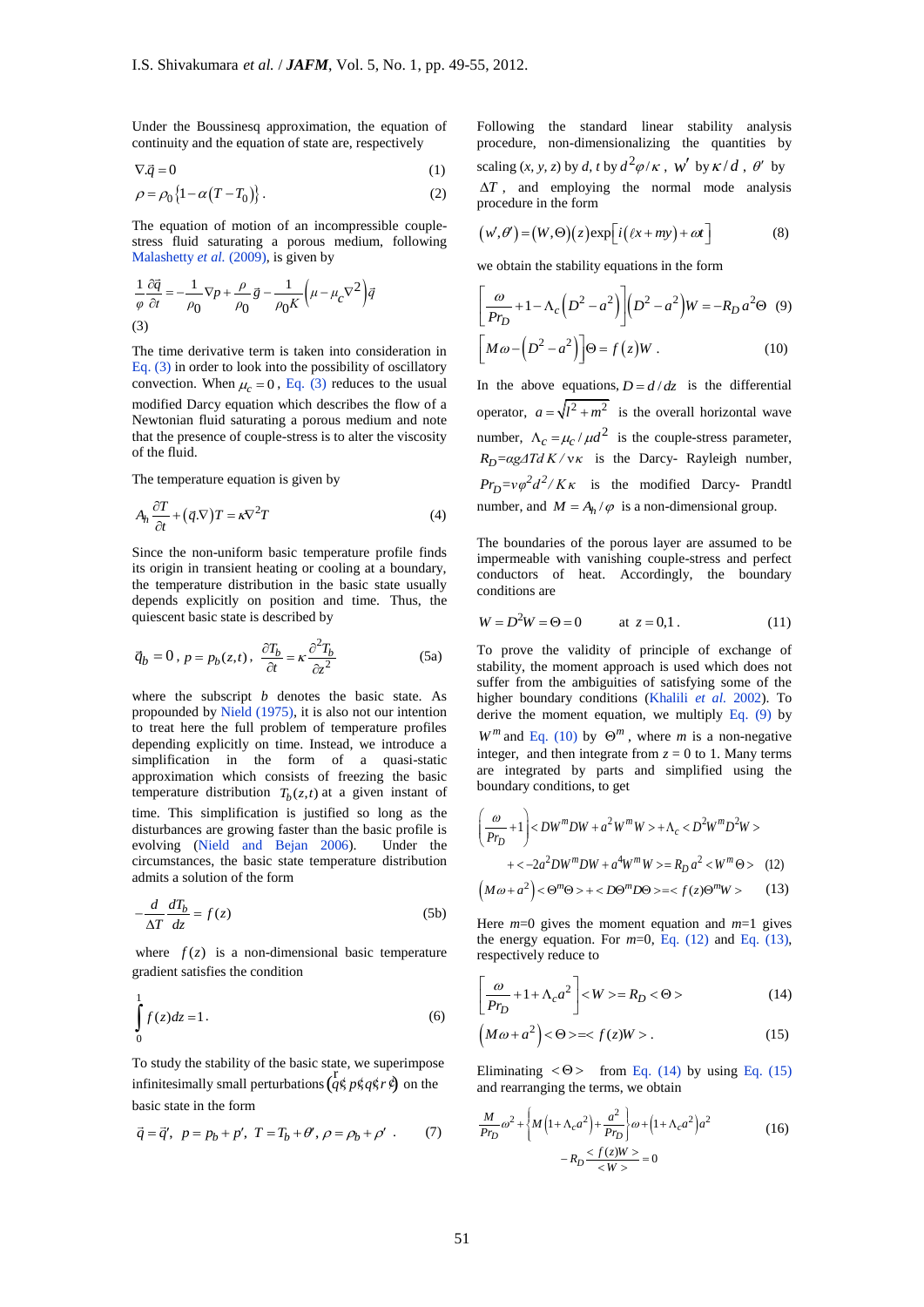Since we are interested in the occurrence of oscillatory convection, we set  $\omega = i\omega_i$ , where  $\omega_i$  is real, in Eq. (16) and obtain

$$
\frac{M}{P r_D} \omega_i^2 - i \left\{ M \left( 1 + \Lambda_c a^2 \right) + \frac{a^2}{P r_D} \right\} \omega_i - \left( 1 + \Lambda_c a^2 \right) a^2 + R_D \frac{}{} = 0
$$
\n(17)

Equating the real and imaginary parts of Eq.  $(17)$ , we, respectively, note that

$$
\frac{M}{P r_D} \omega_i^2 - (1 + \Lambda_c a^2) a^2 + R_D \frac{}{} = 0
$$
 (18)

$$
\left\{ M \left( 1 + \Lambda_c a^2 \right) + \frac{a^2}{Pr_D} \right\} \omega_i = 0 \ . \tag{19}
$$

Equation (19) implies that  $\omega_i = 0$ , and hence, the principle of exchange of stability is valid. Therefore, we confine the analysis to stationary convection and take  $\omega = 0$  in Eqs. (9) and (10) to arrive at the following system of ordinary differential equations:

$$
\left[\Lambda_c\left(D^2 - a^2\right) - 1\right]\left(D^2 - a^2\right)W = R_D a^2\Theta
$$
\n
$$
\left(D^2 - a^2\right)\Theta = -f(z)W.
$$
\n(21)

The following five different forms of  $f(z)$  are considered to investigate their effect on the criterion for the onset of convection:

(i) Linear temperature profile

$$
f(z) = 1.
$$
 (22)

(ii) Piecewise linear temperature profile heating from below

$$
f(z) = \begin{cases} \frac{1}{\varepsilon_t}, & 0 \le z < \varepsilon_t \\ 0, & \varepsilon_t < z \le 1 \end{cases}
$$
 (23)

(iii) Piecewise linear temperature profile cooling from above

$$
f(z) = \begin{cases} 0, & 0 \le z < 1 - \varepsilon_t \\ \frac{1}{\varepsilon_t}, & 1 - \varepsilon_t < z \le 1 \end{cases}
$$
 (24)

(iv) Inverted parabolic temperature profile

$$
f(z) = 2(1-z) \tag{25}
$$

(v) Parabolic temperature profile

$$
f(z) = 2z \tag{26}
$$

### **3. METHOD OF SOLUTION**

Equations (20) and (21) together with boundary conditions (11) constitute an eigenvalue problem with  $R_D$  as the eigenvalue. The resulting eigenvalue problem is solved using the Galerkin technique. Accordingly, the unknown variables are written in a series of basis functions as

$$
W = \sum_{i=1}^{N} A_i W_i, \ \Theta = \sum_{i=1}^{N} B_i \ \Theta_i
$$
 (27)

where  $A_i$  and  $B_i$  are constants and the basis functions  $W_i$  and  $\Theta_i$  will be represented by the power series satisfying the respective boundary conditions. Substituting Eq. (27) into Eqs. (20) and (21), multiplying the resulting momentum equation by  $W_j(z)$ , energy equation by  $\Theta_j(z)$ , performing the integration by parts with respect to z between  $z = 0$  and  $z = 1$  and using the boundary conditions (11), we obtain the following system of linear homogeneous algebraic equations:

$$
C_{ji} A_i + D_{ji} B_i = 0
$$
  
\n
$$
E_{ji} A_i + F_{ji} B_i = 0.
$$
\n(28)

The coefficients  $C_{ji}$  to  $F_{ji}$  involve inner products of the base functions and are given by

$$
C_{ji} = \Lambda_c < D^2 W_j D^2 W_i + a^4 W_j W_i + 2a^2 D W_j D W_i > + < D W_j D W_i + a^2 W_j W_i >
$$
  
\n
$$
D_{ji} = -R_D a^2 < W_j \Theta_i >
$$
  
\n
$$
E_{ji} =
$$
  
\n
$$
F_{ji} = -
$$
  
\n(29)

where the inner product is defined as  $\langle \cdots \rangle = \int (\cdots) dz$ . 0

The above set of homogeneous algebraic equations given by Eq. (29) will have a non-trivial solution if and only if

$$
\begin{vmatrix} C_{ji} & D_{ji} \ E_{ji} & F_{ji} \end{vmatrix} = 0.
$$
 (30)

We select trial functions satisfying the appropriate boundary conditions. The following polynomial trial functions are chosen:

$$
W_i = (z^{i+1} - 2z^{i+2} + z^{i+3})T_{i-1}^*
$$
  
\n
$$
\Theta_i = (z^i - z^{i+1})T_{i-1}^*
$$
\n(31)

where  $T_i^*$ 's are the modified Chebyshev polynomials. The inner products involved in Eq. (30) are evaluated analytically rather than numerically to avoid errors in the numerical integration. For a fixed value of  $\Lambda_c$ ,  $\varepsilon$ <sub>*t*</sub> and for chosen basic temperature profile  $f(z)$ , Eq. (30) gives a relation between  $R_D$  and  $\hat{a}$  which enables us to plot a locus in the  $(R_D, a)$  - plane. The Darcy-Rayleigh numbers for basic temperature profiles (i) to (v) are respectively denoted through  $R_{D1}$  to  $R_{D5}$ . The minimum point of  $R_D$  as a function of  $a$  as well as with respect to  $\varepsilon_t$  (in the case of piecewise linear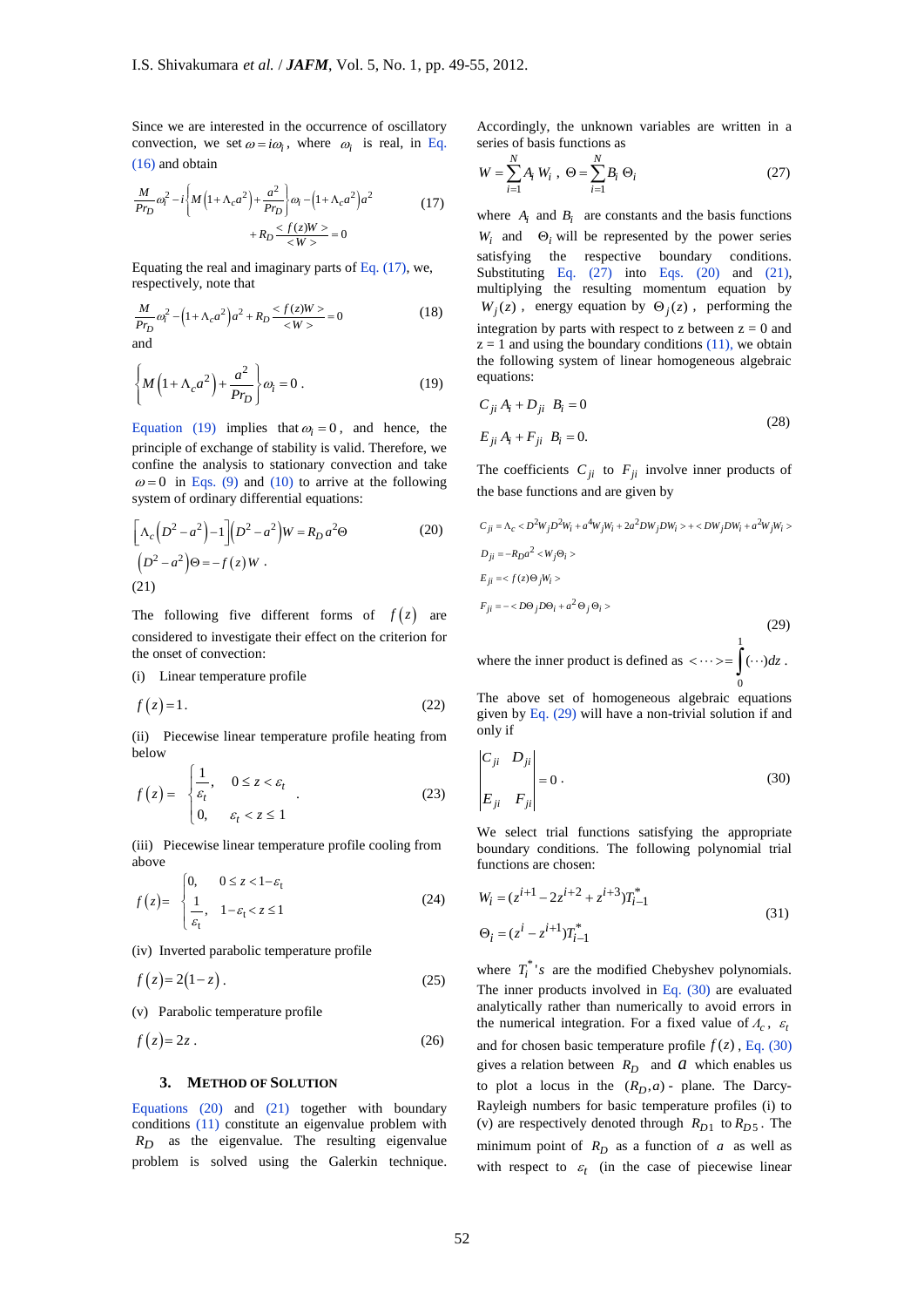temperature profiles), gives the critical Darcy-Rayleigh number  $R_{Dic}$  ( $i = 1$  to 5) and the corresponding critical wave number  $a_{ic}$ , as well as critical thermal depth depending on the choice of basic temperature profile.

### **4. RESULTS AND DISCUSSION**

The effect of different forms of basic temperature gradients on the criterion for the onset of convection in a layer of couple-stress fluid-saturated porous medium is investigated. The resulting eigenvalue problem is solved numerically using the Galerkin technique. The convergence of the results is achieved, in general, by considering six terms in the series expansion Eq. (27) and the results obtained for this order (i.e.,  $N = 6$ ) are presented graphically in Figs. 2 to 5. However, for a linear temperature profile (i.e.,  $f(z)=1$ ) the resulting eigenvalue problem can be solved exactly with the eigen functions  $W(z) = A_1 \sin \pi z$  and  $\Theta(z)$  $A_2 \sin \pi z$ , where  $A_1$  and  $A_2$  are constants. In this case, an analytic expression for the Rayleigh number, denoted by  $R_{D1}$ , is obtained in the form

$$
R_{D1} = \frac{\left(\pi^2 + a^2\right)^2 \left\{\Lambda_c \left(\pi^2 + a^2\right) + 1\right\}}{a^2}.
$$
 (32)

It is noted that  $R_{D1}$  attains its critical value,  $R_{D1c}$  at  $a^2 = a_{1c}^2$ , where

$$
a_{1c}^2 = \frac{-(\pi^2 \Lambda_c + 1) + \sqrt{(\pi^2 \Lambda_c + 1)(9\pi^2 \Lambda_c + 1)}}{4\Lambda_c}.
$$
 (33)

When  $A_c = 0$ , the critical Rayleigh number and the critical wave number are respectively found to be  $R_{D1c} = 4\pi^2$  and  $a_{1c} = \pi$  which are the known exact values. From the above equations, it is also evident that an increase in the value of couple-stress parameter *Λc* is to increase the Rayleigh number and to decrease the critical wave number. In fact,  $a_{1c} \rightarrow \pi/\sqrt{2}$  as  $\Lambda_c \rightarrow \infty$ .

Figures 2a and 2b depict the neutral stability curves in the  $(R_{Di}, a)$  - plane for different temperature profiles for  $\Lambda_c = 0$  and 1, respectively with  $\varepsilon_t = 0.5$ . The coordinates of the minimum point on these curves correspond to the critical values  $R_{Dic}$  and  $a_{ic}$  (  $i = 1$  to 5). From these figures, it can be seen that the critical wave number is slightly affected by the nature of the basic temperature profiles. The numerical calculations of Darcy-Rayleigh numbers for different values of wave number revealed that  $R_{D2} = R_{D3}$  as well as  $R_{D4} = R_{D5}$ . That is, parabolic and inverted parabolic temperature profiles have the same effect on the onset of convection and similar is the case between piecewise linear temperature profiles heating from below and cooling from above. This may be due to the symmetric boundary conditions considered. Furthermore, increasing *Λc* increases the critical Rayleigh number and thus the presence of couple-stresses is to delay the onset of convection.



**Fig. 2.** Neutral stability curves for different temperature profiles

The critical Darcy-Rayleigh numbers obtained with respect to the wave number for three values of  $\Lambda_c$  (= 0, profiles<br>profiles<br>The critical Darcy-Rayleigh numbers obtained with<br>respect to the wave number for three values of  $A_c$  (= 0,<br>0.1 and 0.2) are represented graphically in Fig. 3 as a function of thermal depth  $\varepsilon_t$  for piecewise linear temperature profiles. From the figure it is seen that the critical Darcy-Rayleigh numbers decrease at first to some minimum value and then increase steadily with further increase in  $\varepsilon_t$ . The critical value of  $\varepsilon_t$  is found to be 0.71 and it is independent of  $A_c$  values considered. Also, increasing *Λc* increases the critical Darcy-Rayleigh number and hence its effect is to reinforce stability of the system.



**Fig. 3.** Variation of  $R_{D2c}$  with  $\varepsilon_t$  for different values of *Λc*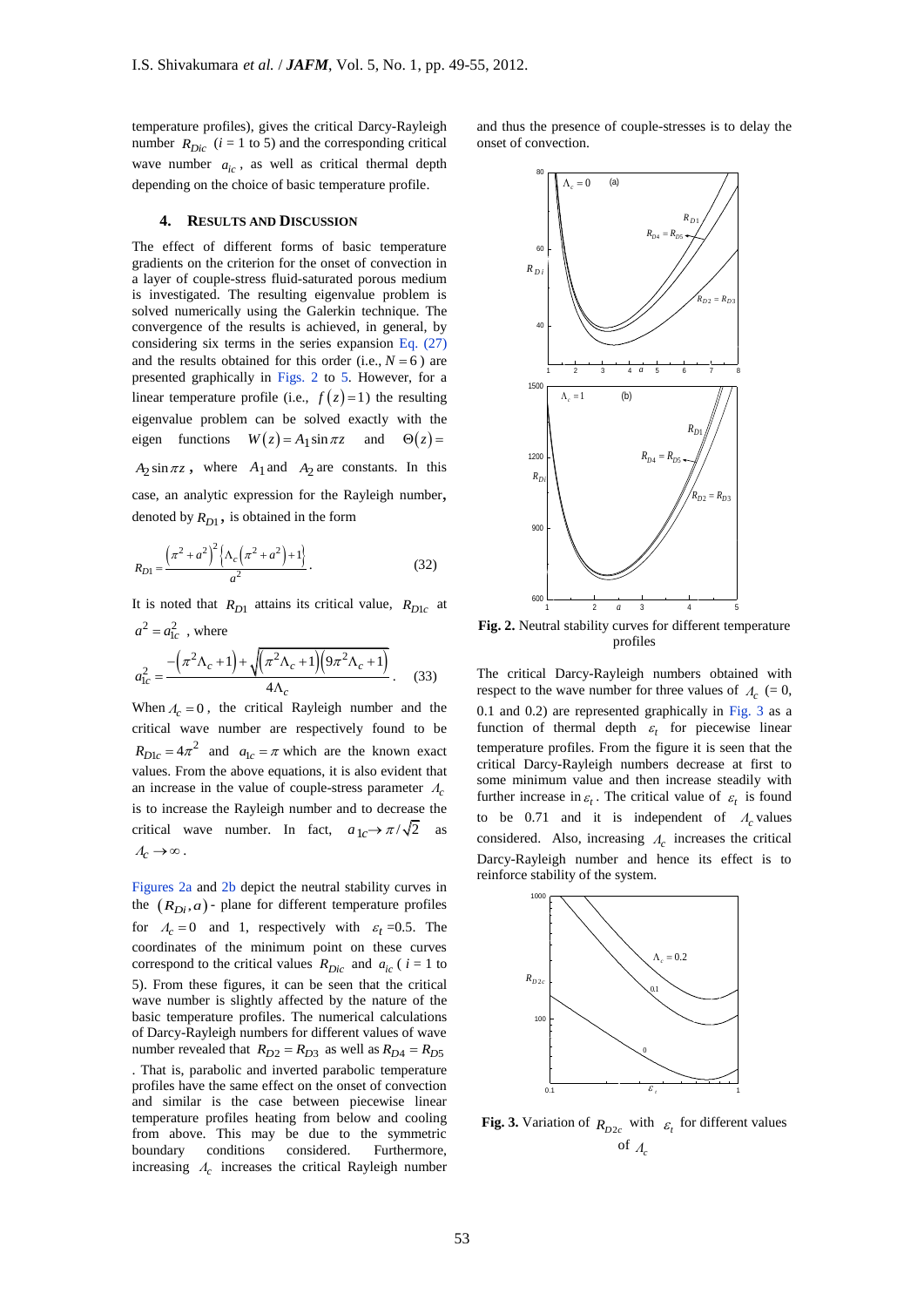

**Fig. 4.** Variation of  $_{R_{Dic}}$  ( $i = 1$  to 5) as a function of  $_{A_c}$ 



**Fig. 5.** Variation of  $a_{ic}$  (*i* = 1 to 5) as a function of  $A_c$ 

Figures 4 and 5, respectively show the variation of critical Darcy-Rayleigh numbers ( *RDic* , *i*=1to 5) and the corresponding critical wave numbers ( $a_{ic}$ ,  $i=1$  to 5) as a function of *Λc* . The critical Darcy-Rayleigh numbers presented here are obtained with respect to the wave number as well as  $\varepsilon_t$  (in the case of piecewise linear temperature profiles). From Figure 4, it is observed that the critical Darcy-Rayleigh numbers increase monotonically with *Λc* , and it is further noted that

$$
R_{D2c} = R_{D3c} < R_{D4c} = R_{D5c} < R_{D1c}
$$

This indicates that, as compared to non-uniform temperature profiles, the linear temperature profile has a more stabilizing effect on the system. In particular, it may be noted that the system is more unstable for piecewise linear temperature profiles as compared to parabolic/inverted parabolic basic temperature profiles. However, the difference in the critical Darcy-Rayleigh numbers for different basic temperature profiles is seen to be marginal.

*.*

The critical wave numbers for different temperature profiles decrease monotonically with an increase in *Λc* as may be seen from the results plotted in Fig. 5. Thus an increase in *Λc* is seen to increase the size of convection cells. Further inspection of the figure reveals that the deviation in the critical wave numbers among different temperature profiles is not so significant and in fact  $a_{2c} (= a_{3c})$  values are almost same as  $a_{4c} (= a_{5c})$ .

# **5. CONCLUSIONS**

From the foregoing discussions it can be concluded that (i) the effect of increasing the couple-stress parameter *Λc* is to stabilize the onset of instability and also (ii) the difference between critical values at each *Λc* for the various chosen basic temperature profiles is minimal. In this sense, there is very little influence that one can assert on the instability of the system by the choice of various basic temperature profiles different from linear. Therefore, one can simply use the analytic solution for the linear temperature profile to assess the strong effect of couple-stress parameter *Λc* on the onset of convection in a couple-stress fluid saturated porous medium. In addition, the parabolic or inverted parabolic temperature profiles and also piecewise linear temperature profiles heating from below or cooling from above have the same effect on the onset of convection in a couple-stress fluid-saturated porous medium. This may be attributed to symmetric boundary conditions. The critical thermal depth  $\varepsilon_{tc}$  is found to be same for piecewise linear temperature profiles and remains invariant with change in *Λc* values. The critical wave numbers are slightly affected by the nature of basic temperature profiles. Moreover, an increase in the value of  $\Lambda_c$  is to enlarge the size of convection cells.

#### **ACKNOWLEDGEMENTS**

This work was supported by the UGC-Centre for Advanced Studies in Fluid Mechanics. One of the authors (SSK) would like to thank the Director, Principal and Management of Siddaganga Institute of Technology, Tumkur for the encouragement. The authors wish to thank the reviewer for useful comments which have lead to the improvement of the paper.

#### **REFERENCES**

- Eringen, A.C. (1966). Theory of micropolar fluids. *J. Math. Mech.* 16, 1-18.
- Gaikwad, S.N., M.S. Malashetty and K. Ramaprasad (2007). An analytical study of linear and nonlinear double diffusive convection with Soret and Dufour effects in couple stress fluid. *Int. J. Nonlinear Mech.* 42(7), 903-813.
- Ingham, D.B. and I. Pop. (1998). *Transport Phenomena in Porous Media*. Pergamon, Oxford.
- Khalili, A., I.S. Shivakumara and M. Huettel (2002). Effects of throughflow and internal heat generation on convective instabilities in an anisotropic porous layer. *J. of Porous Media* 5, 187-198.
- Malashetty, M.S., I.S. Shivakumara and K. Sridhar (2009). The onset of convection in a couple stress fluid saturated porous layer using a thermal nonequilibrium model, *Physics Letters A* 373, 781- 790.
- Malashetty, M.S., S.N. Gaikwad and Mahantesh Swamy (2006). An analytical study of linear and